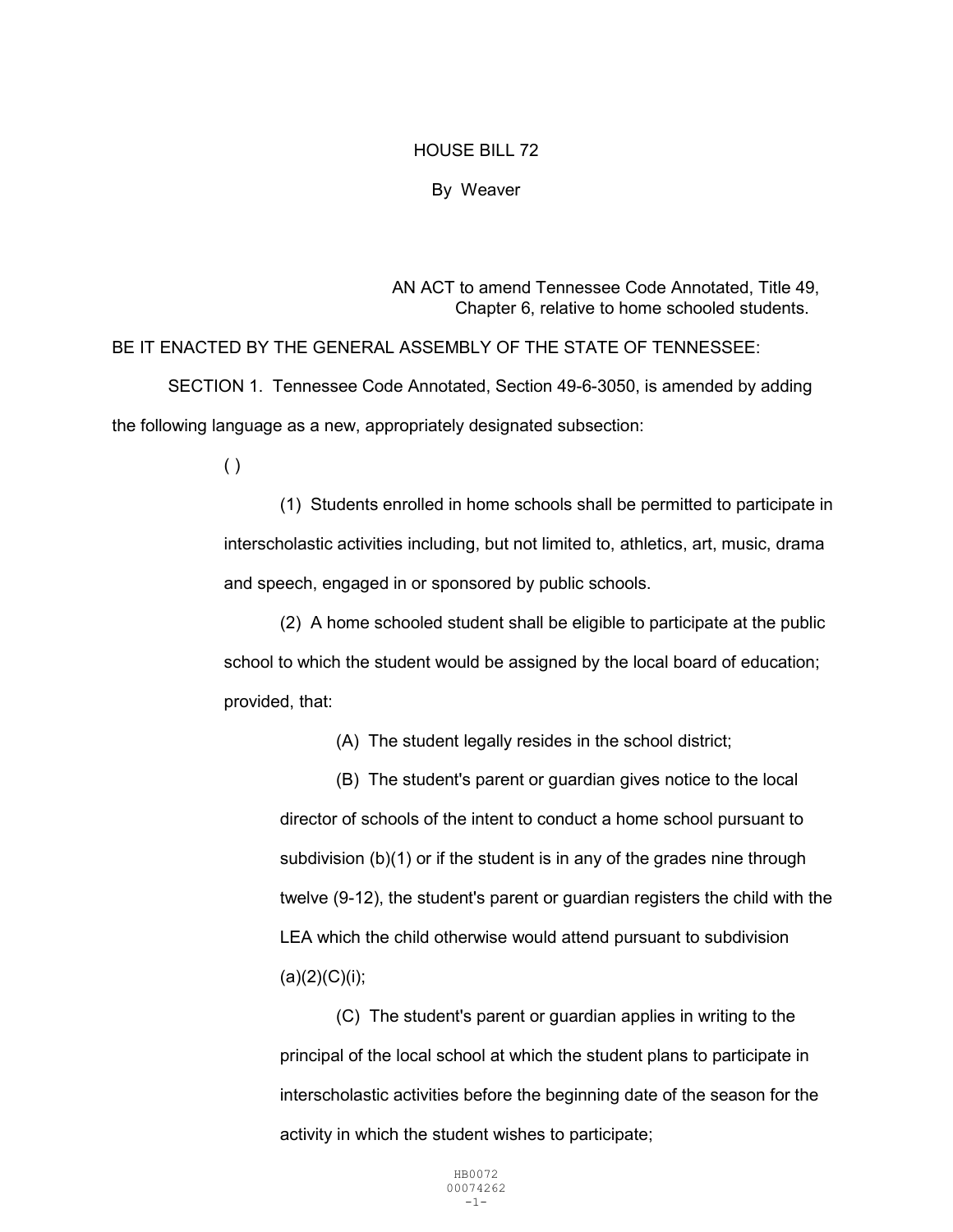(D) If the student is in any of the grades nine through twelve (9- 12), the student shall be at or above grade level as determined by the assessments required under subdivision  $(a)(2)(C)(ii)$  or subdivision (b)(5)(A). If the student is in grades kindergarten through eight (K-8), the student shall furnish information from standardized achievement tests pursuant to subdivision  $(a)(2)(A)$  or subdivision  $(b)(5)(A)$  that indicates the student is at or above grade level;

 (E) The student adheres to the same standards of behavior, responsibility, performance and code of conduct as other participants of the interscholastic activity and the student meets the same standards for acceptance as a participant in the activity as students from the public school who are participating in the activity; and

(F) The student meets all applicable Tennessee Secondary School Athletic Association eligibility requirements not in conflict with this subsection.

(3) Any public school student who has been unable to maintain academic eligibility shall be ineligible to participate in interscholastic activities as a home schooled student for the duration of the school year in which the student becomes academically ineligible and for the following year. The student shall take the examinations required under subdivision (2)(D) of this subsection at the end of the second year and meet the standards of subdivision (2)(D) of this subsection to become eligible for the third year.

 (4) No public school team or group shall be impeded from competing against any other public, private, non-public or church-related school's team or group merely because the school's team or group has home schooled students